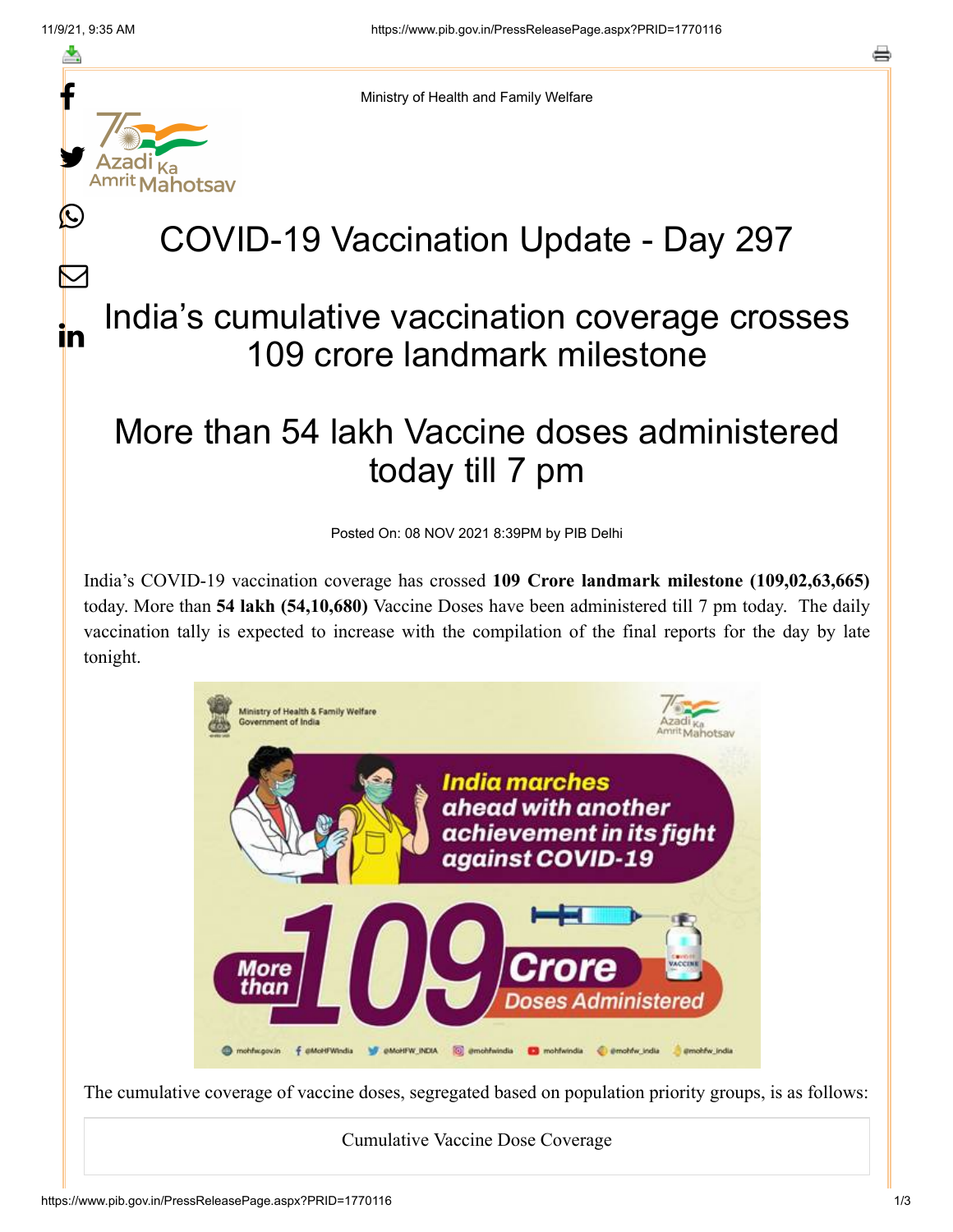| f<br>$\mathbf{\Omega}$ | <b>HCWs</b>                                  | 1 <sup>st</sup> Dose | 10379710   |
|------------------------|----------------------------------------------|----------------------|------------|
|                        |                                              | $2nd$ Dose           | 9276993    |
|                        | <b>FLWs</b>                                  | 1 <sup>st</sup> Dose | 18372915   |
|                        |                                              | $2nd$ Dose           | 16055735   |
| in                     | Age Group 18-44 years                        | $1st$ Dose           | 425731873  |
|                        |                                              | $2nd$ Dose           | 154210931  |
|                        | Age Group 45-59 years                        | 1 <sup>st</sup> Dose | 176675231  |
|                        |                                              | $2nd$ Dose           | 100110611  |
|                        | Over 60 years                                | 1 <sup>st</sup> Dose | 110783175  |
|                        |                                              | $2nd$ Dose           | 68666491   |
|                        | Cumulative 1 <sup>st</sup> dose administered |                      | 741942904  |
|                        | Cumulative 2 <sup>nd</sup> dose administered |                      | 348320761  |
|                        | Total                                        |                      | 1090263665 |

Today's achievement in the vaccination exercise, segregated by population priority groups, is as follows:

|             | Date: $8^{\text{th}}$ November, 2021 (297 <sup>th</sup> Day) |            |  |  |  |
|-------------|--------------------------------------------------------------|------------|--|--|--|
| <b>HCWs</b> | $1st$ Dose                                                   | <b>100</b> |  |  |  |
|             | $2nd$ Dose                                                   | 6960       |  |  |  |
| <b>FLWs</b> | $1st$ Dose                                                   | 166        |  |  |  |
|             |                                                              |            |  |  |  |